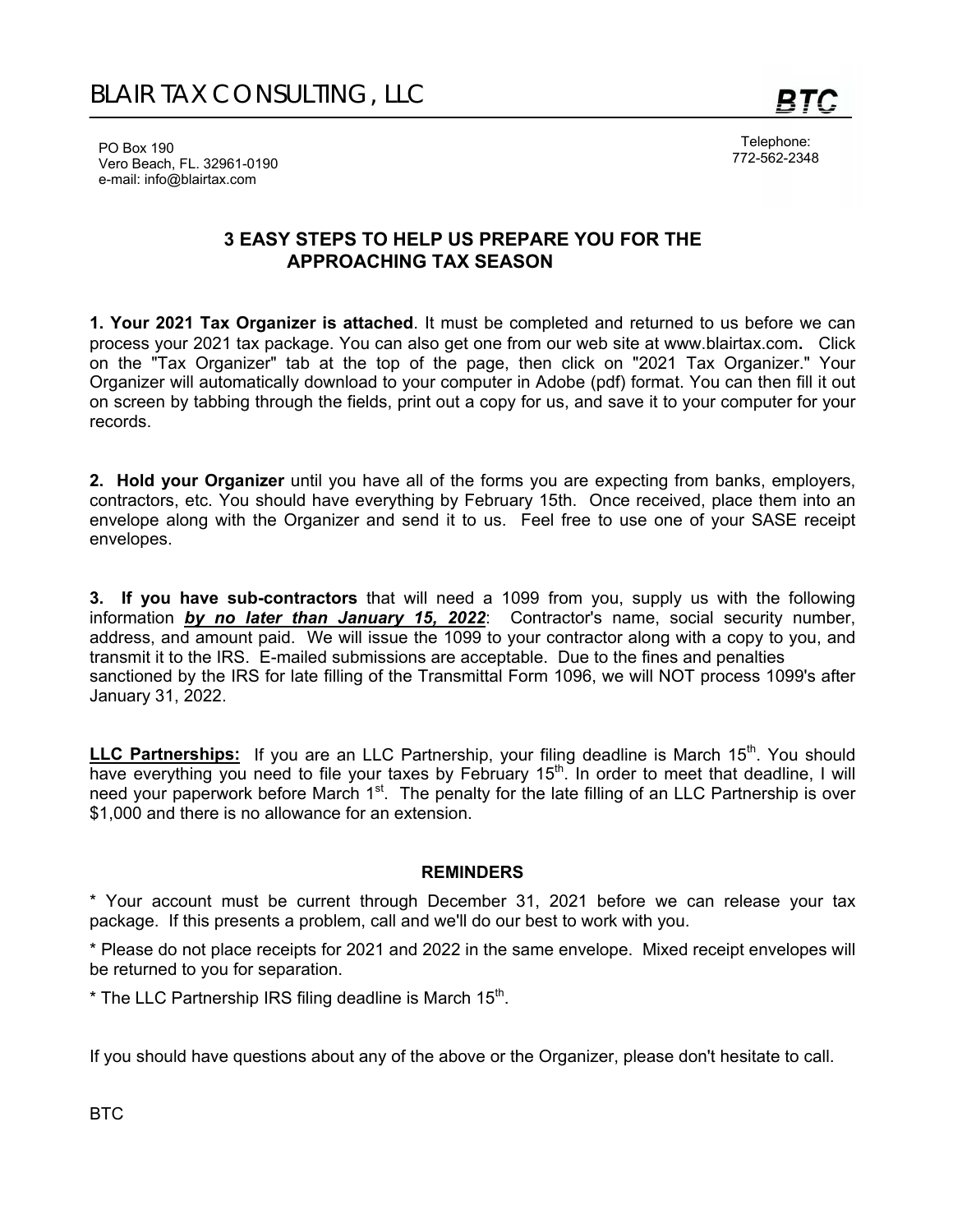# **20 Tax Organizer**

*You must complete and return this Organizer to our office before your tax return can be compiled.* 

| Taxpayer's Name:                                                         |                                                      |                                                                                                                                                                                                                                                            |
|--------------------------------------------------------------------------|------------------------------------------------------|------------------------------------------------------------------------------------------------------------------------------------------------------------------------------------------------------------------------------------------------------------|
| Spouse's Name:                                                           |                                                      | Please complete the Tax Organizer in                                                                                                                                                                                                                       |
| <b>Address for Tax Return:</b>                                           |                                                      | its entirety, and include it with all copies<br>of your W-2's, 1099's, etc. We cannot<br>compile your tax return without a<br>completed Tax Organizer.                                                                                                     |
| County of residence:                                                     |                                                      | DO NOT leave the question about the<br>health insurance on the bottom of<br>page 3 unanswered. It MUST be<br>checked "Yes" or "No" and the<br>appropriate month entered.<br>Questions that do not pertain to you<br>may be left blank or marked with "NA". |
| <b>Telephone Numbers:</b>                                                |                                                      | We suggest that you either scan or                                                                                                                                                                                                                         |
| Home:                                                                    | <u> 1980 - Johann Barn, fransk politik (d. 1980)</u> | make copies of all income statements                                                                                                                                                                                                                       |
| Cell:                                                                    |                                                      | (W-2/1099's) before mailing originals.                                                                                                                                                                                                                     |
| Single<br>Married Filing Jointly                                         | Married Filling Separate<br>Taxpayer                 | Head Of Household<br>Spouse                                                                                                                                                                                                                                |
| <b>Social Security Number:</b>                                           |                                                      |                                                                                                                                                                                                                                                            |
| Occupation:                                                              |                                                      |                                                                                                                                                                                                                                                            |
| Date Of Birth: (Needed for many State returns.)                          |                                                      |                                                                                                                                                                                                                                                            |
| Children and other Dependents: (If you need more room, please use back.) |                                                      |                                                                                                                                                                                                                                                            |
|                                                                          | $\overline{2}$<br>1                                  | 3<br>4                                                                                                                                                                                                                                                     |
| Full Name:                                                               |                                                      |                                                                                                                                                                                                                                                            |
| Date of Birth:                                                           |                                                      |                                                                                                                                                                                                                                                            |
| Social Security Number: _______________                                  |                                                      |                                                                                                                                                                                                                                                            |
| Relationship:                                                            |                                                      |                                                                                                                                                                                                                                                            |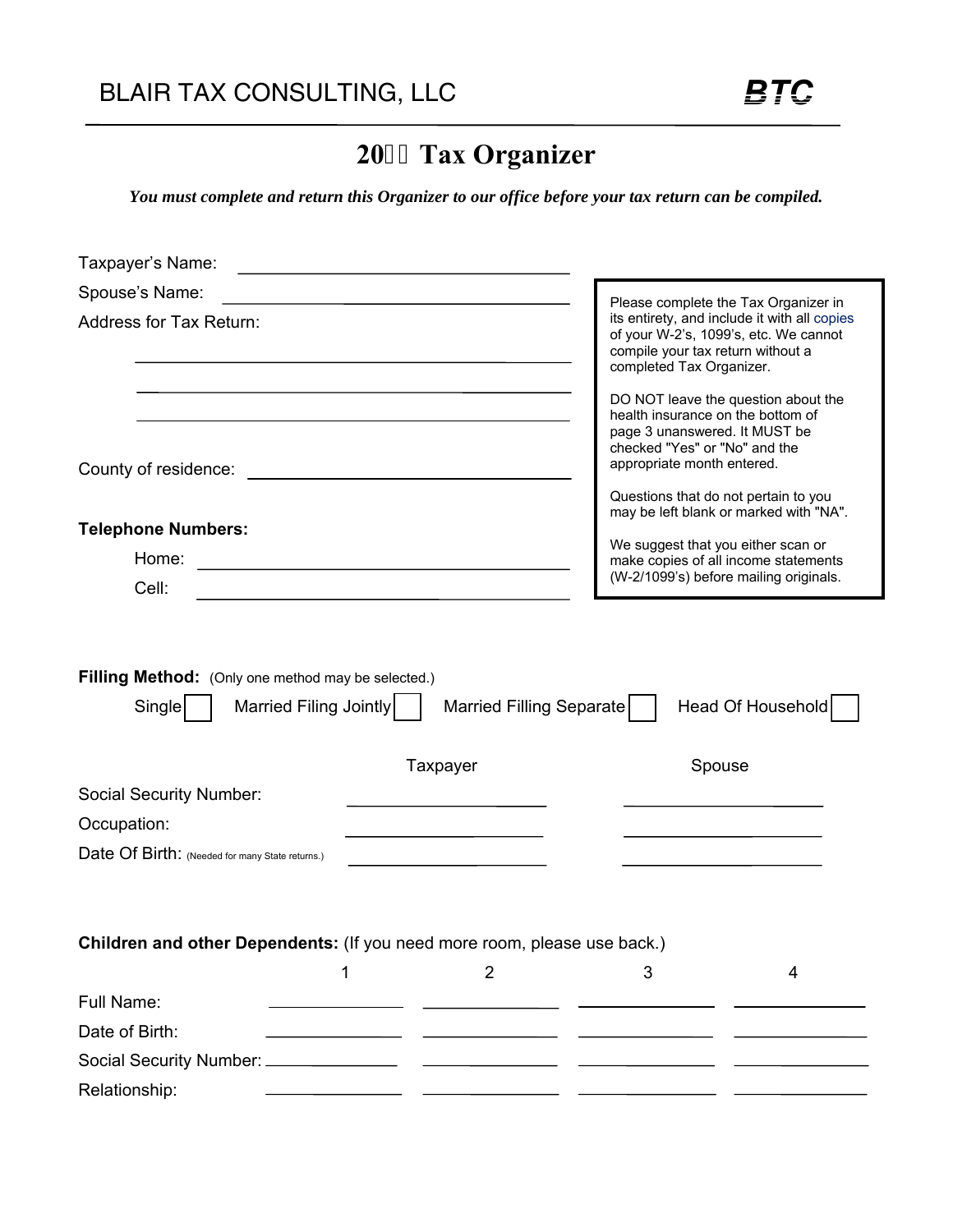**Income***:* Please list and attach all copies of income Forms (W-2 and 1099) from your job, business or pension. All income must be listed including income not reported to you on forms W-2 or 1099.

| Source | Amount                                 | Source | Amount |
|--------|----------------------------------------|--------|--------|
|        |                                        |        |        |
|        |                                        |        |        |
|        |                                        |        |        |
|        |                                        |        |        |
|        | If you need more room, please use hack |        |        |

If you need more room, please use back.

**Interests and Dividend Income.** Please list and attach all Forms 1099 for interest and dividends.

| Source                                                           | Amount | Source                        | Amount |  |
|------------------------------------------------------------------|--------|-------------------------------|--------|--|
|                                                                  |        |                               |        |  |
|                                                                  |        |                               |        |  |
|                                                                  |        |                               |        |  |
|                                                                  |        |                               |        |  |
|                                                                  |        |                               |        |  |
| Alimony received: \$                                             |        | Unemployment compensation: \$ |        |  |
| Gambling winnings: \$                                            |        | Gambling Losses: \$           |        |  |
| Note: Gambling losses may not be greater than gambling winnings. |        |                               |        |  |

#### **Adjustments to income:**

Alimony paid or received (Not child support): Please indicate whether paid or received.

To or from whom paid or received: Social Security Number:

#### **Contributions to individual retirement accounts:**

 Taxpayer's IRA: \$ Spouse's IRA: \$ Taxpayer's SEP: \$ Spouse's SEP: \$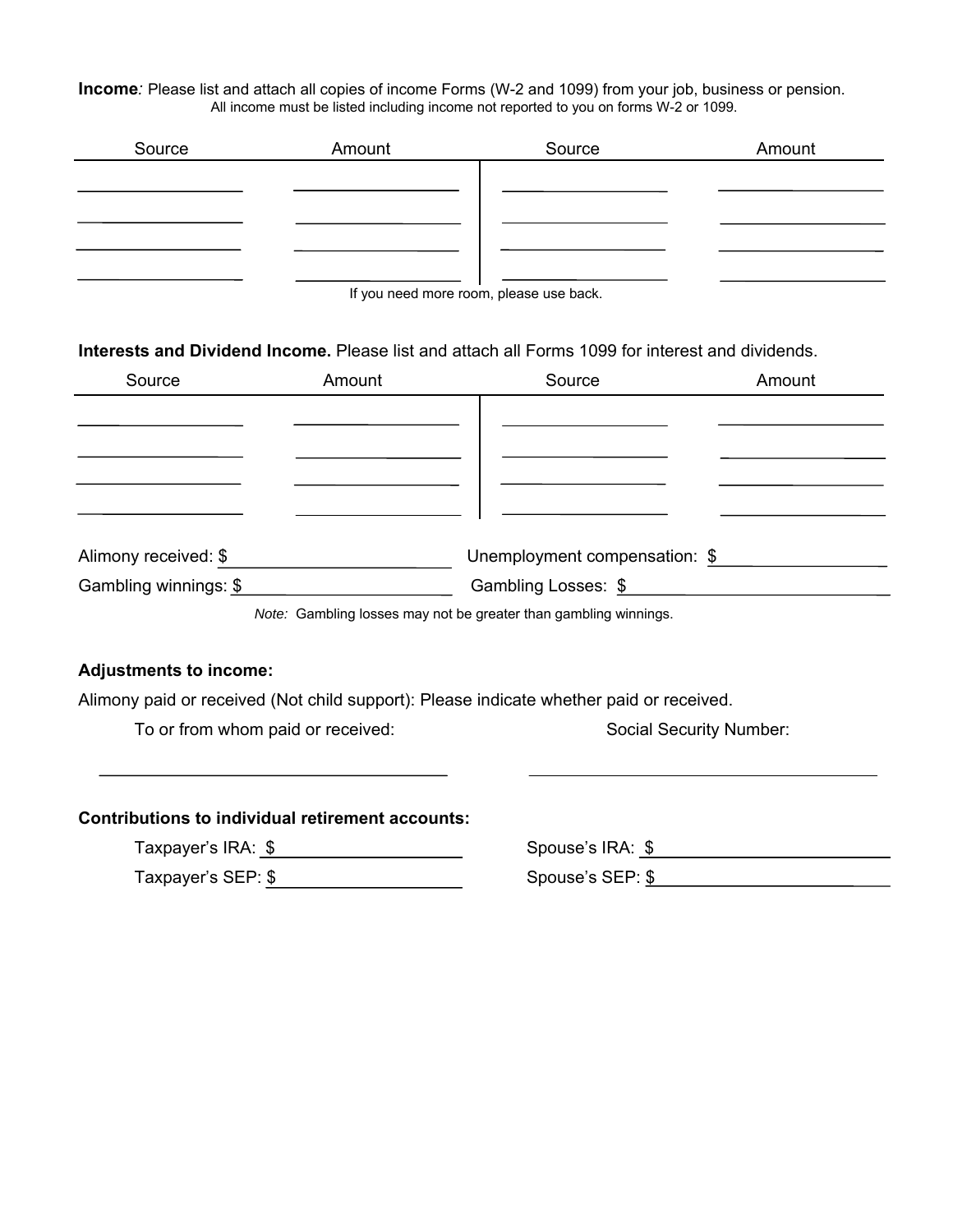### **Itemized Deductions:**

| Taxes:                                                                                                                                                                                                                               | Amount                                                                                                                |
|--------------------------------------------------------------------------------------------------------------------------------------------------------------------------------------------------------------------------------------|-----------------------------------------------------------------------------------------------------------------------|
| Real Estate Taxes: New York State Taxes: New York State Taxes: New York State Taxes                                                                                                                                                  |                                                                                                                       |
|                                                                                                                                                                                                                                      |                                                                                                                       |
| Interest paid: (Attach Form 1098)                                                                                                                                                                                                    |                                                                                                                       |
|                                                                                                                                                                                                                                      |                                                                                                                       |
|                                                                                                                                                                                                                                      |                                                                                                                       |
|                                                                                                                                                                                                                                      |                                                                                                                       |
|                                                                                                                                                                                                                                      |                                                                                                                       |
| <b>Contributions:</b> (If not already reported to Blair Tax Consulting.)                                                                                                                                                             | Amount                                                                                                                |
|                                                                                                                                                                                                                                      |                                                                                                                       |
| Other cash contributions (Cancer fund, heart association, etc.): ————————————————————<br><u> 1980 - Jan Sterling av Sterling av Sterling av Sterling av Sterling av Sterling av Sterling av Sterling av S</u>                        |                                                                                                                       |
| <u> 1989 - Johann Barn, mars eta bainar eta baina eta baina eta baina eta baina eta baina eta baina eta baina e</u>                                                                                                                  | <u> 1999 - Johann Harry Harry Harry Harry Harry Harry Harry Harry Harry Harry Harry Harry Harry Harry Harry Harry</u> |
| Please answer the following questions :                                                                                                                                                                                              |                                                                                                                       |
|                                                                                                                                                                                                                                      | Yes<br>No.                                                                                                            |
| Where there any births, deaths, adoptions, marriages, or divorces in your                                                                                                                                                            |                                                                                                                       |
| immediate family during the year? <b>Constant of the set of the set of the set of the set of the set of the set of the set of the set of the set of the set of the set of the set of the set of the set of the set of the set of</b> | Yes<br>No                                                                                                             |
| Did you sell or purchase any real estate during the year? If yes, please include                                                                                                                                                     |                                                                                                                       |
| the closing statement and form 1099S.                                                                                                                                                                                                | Yes<br>No                                                                                                             |
| Did you sell any stocks, bonds, or other property during the year? If yes,                                                                                                                                                           |                                                                                                                       |
| include Form 1099B statement from your broker. <b>All any contract of the statement of the statement of the statement</b>                                                                                                            | Yes<br>No                                                                                                             |
| Did you pay for the care of one or more persons to enable you to work                                                                                                                                                                |                                                                                                                       |
| during the year? (Daycare.) If "yes", please call BTC for details.                                                                                                                                                                   | No<br>Yes                                                                                                             |
| Did you move because of a job change? (Company Drivers only.) ——                                                                                                                                                                     | No<br>Yes                                                                                                             |
| Did you have or acquire health insurance coverage during 2021?                                                                                                                                                                       | Yes<br>No                                                                                                             |
| If "Yes", what month in 2021 did your coverage begin?                                                                                                                                                                                |                                                                                                                       |